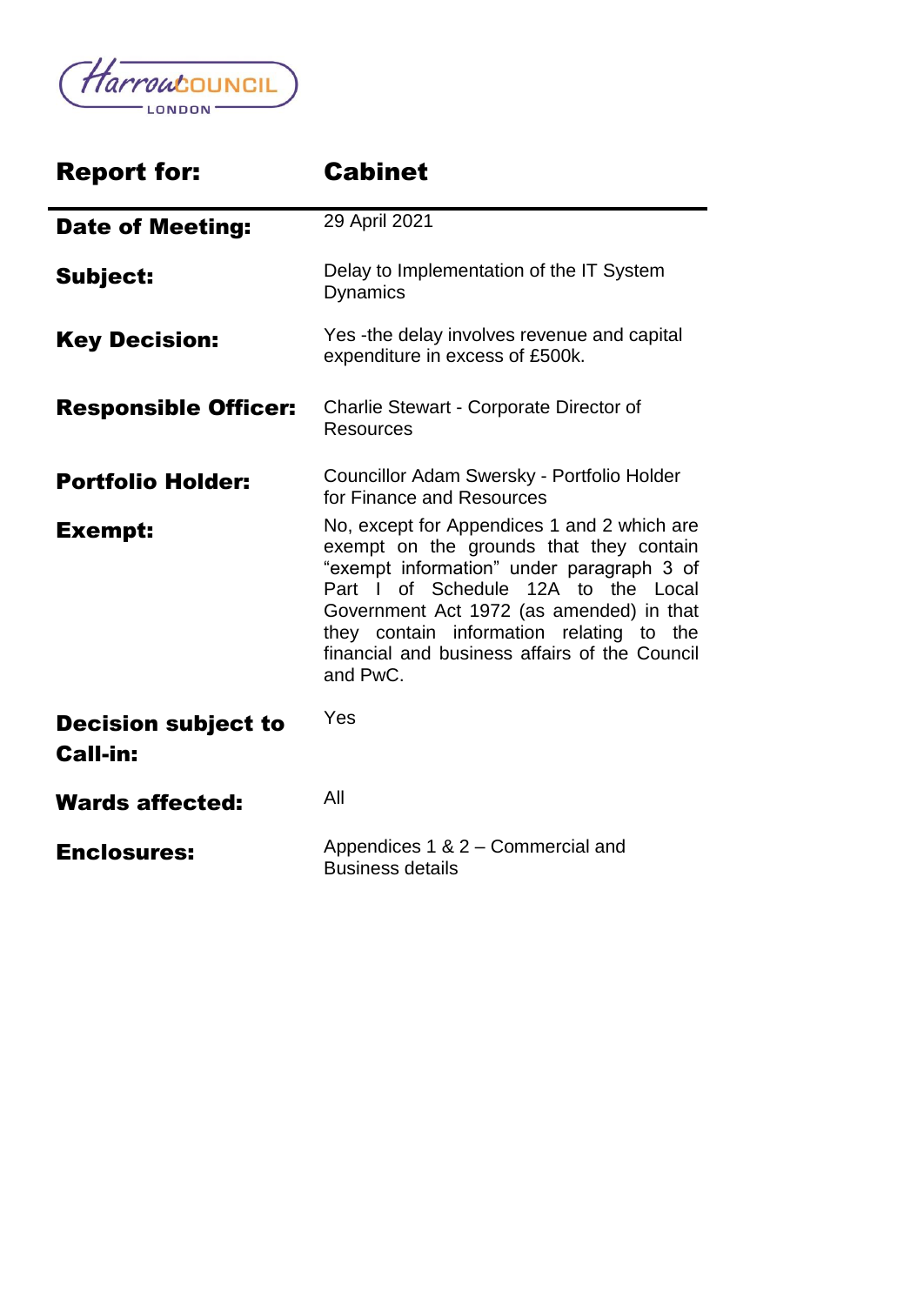# Section 1 – Summary and Recommendations

This report requests Cabinet to note the requirement to delay the introduction of the Dynamics IT system due to Covid-19 constraints and seeks approval for the associated additional spend of £850k, and the appointment of PwC as the Council's Dynamics post implementation support and development provider for a period of 2 years. The award of the support contract will be funded from the existing IT revenue budget and Capital Programme in 2021/22.

### **Recommendations:**

Cabinet is requested to approve:

- 1. The additional capital spend of £850,000 on the Dynamics programme in 2021/22.
- 2. The addition of £850k to the Dynamics Capital Budget in 2021/22 to be funded by a virement from the Resources ICT Capital Programme of £85k, plus virements totalling £765k from schemes which have underspent in the 2020/21 Capital Programme.
- 3. The appointment of PwC as the Council's Dynamics post implementation support and development provider for a period of 2 years. The cost as set out in Appendix 2 will be funded from the existing ICT revenue budget and phase 2 of the Dynamics Capital Programme in 2021/22.

The two-year extension, variation and increase in contract value of the existing contract with PwC is the maximum period permissible under the terms of the existing contract. This will allow work to continue that is required to 'Go Live' and agree the maximum period of post implementation support as per this recommendation.

## **Reason: (For recommendations)**

The Council has had to divert significant resource and focus onto its response to the Covid-19 pandemic. It was hoped that even with these constraints the Council could complete the introduction of the Dynamics system on time. Up until the end of last year the programme was on track for completion by April 2021.

However, the most recent lockdown and its associated additional workload has diverted too much resource and focus to an already stretched programme and a delay to the implementation date is inevitable. The programme has been re-planned to complete in July 2021 and there are costs associated with this delay. Although these have been minimised, several essential resources are required to continue the programme and so reduce risks, and to undertake additional tasks that are necessary because of the delay. The additional cost of these resources is £850,000.

Post implementation application support is needed for the Dynamics system. The Council has conducted a soft market testing exercise and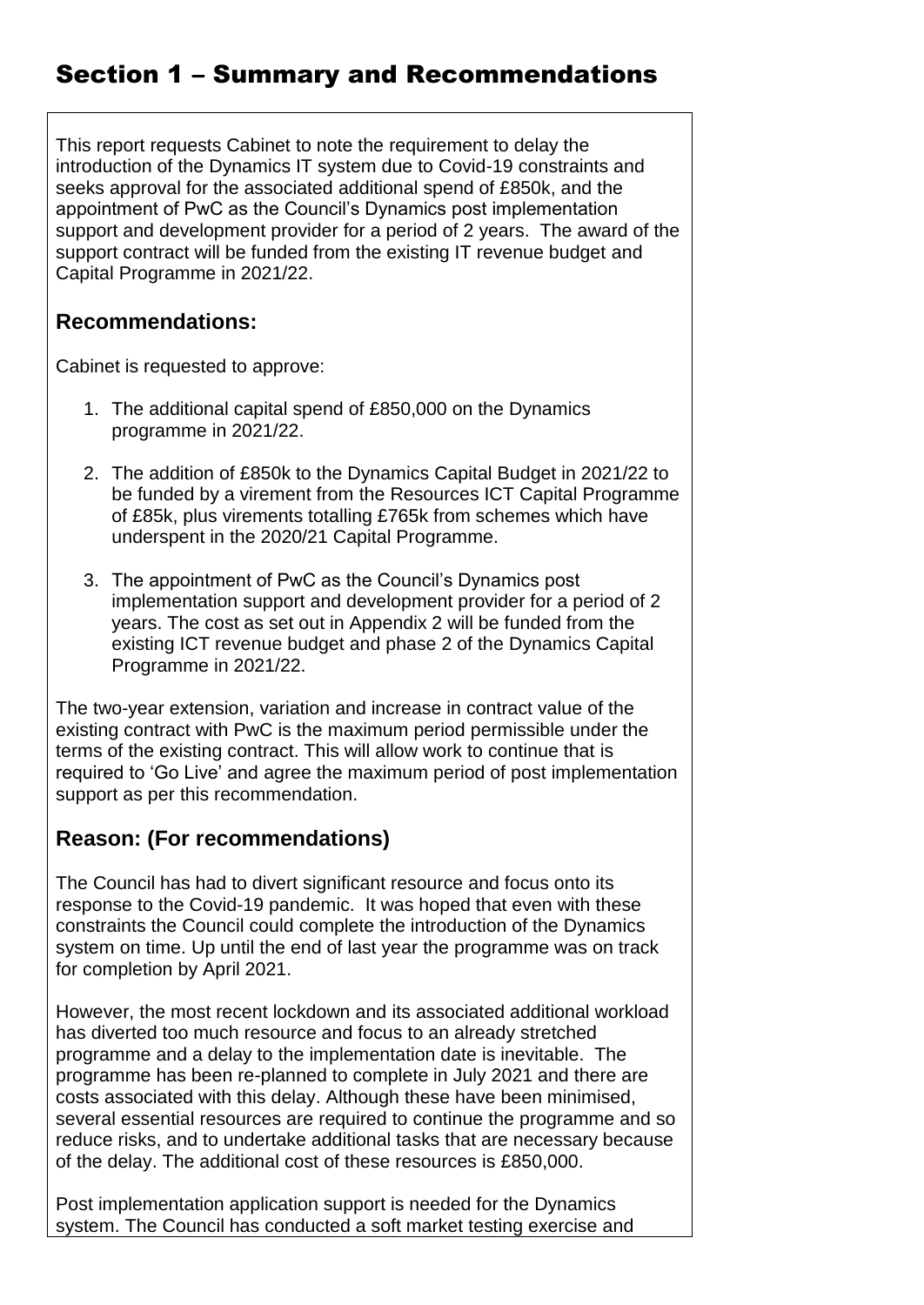determined that PwC offer the best value for money at lowest operational risk over a 2 year term. After 2 years the Council intends to be selfsufficient and will not require a support contract of this type.

# Section 2 – Report

#### **Background**

In March 2020 Cabinet agreed to replace our 15 year old SAP system with Microsoft Dynamics so giving the Council a modern system to run most of our HR/pay, Finance and Procurement functions. The Dynamics HR/pay functions are run through an integrated solution developed by its partner Loki. There will be significant benefits from the introduction of Dynamics including continuous development of the system by a global software developer, easier rapid development by ourselves and integration with our other MS products.

However, although Dynamics is used globally by many large organisations including central government, Harrow will be the first UK Local Authority to introduce the solution, so the partnership with the highly respected system implementer PwC was also key. It was accepted by all partners (Microsoft, PwC and Harrow) that the implementation was of great importance for all as Microsoft and PwC wished to 'break into' the UK Council market with the Dynamics product.

There was therefore a firm commitment by all to work together to make this a successful implementation by April 2021 and up until Christmas the system's development was on track. Keeping the implementation on track was down to the hard work and tenacity of the combined team who had to grapple with the lockdowns and remote working. It was the first time PwC had ever done a development totally remotely.

However, the lockdown after Christmas took further resources and focus away from the programme and especially effected the programme's ability to ensure data was accessible, engagement was possible and capacity was available for testing and to work through the last, most difficult, development requirements. This last lockdown has therefore proved too much for the programme to continue on course and a delay has become inevitable.

The option to force through the development to try and complete on time was considered. However, this would have significantly increased the risk of system failure at go-live effecting staff pay, finance operations and procurements. Additionally, engagement and training of staff would have been at best minimal as staff were focused on Covid-19 duties.

The programme has been re-planned to now finish in July. This three-month extension provides enough time for resource to be made available and, as lockdown is eased, engagement with staff to become more viable.

Options for covering costs of three-month project extension.

The costs fall under three areas:

- 1. PwC and MS costs to manage the re-arrangement of staff's time and availability to fit the new timeline, including keeping staff available which means that they will not be able to move to other work. The cost estimate for this is £65,000, but PwC have said that they will cover this fee.
- 2. Additional work that occurs because of the delay to cover two further data migrations from SAP into Dynamics and two scheduled software upgrades which would have become due after go-live but are now required during the delay period.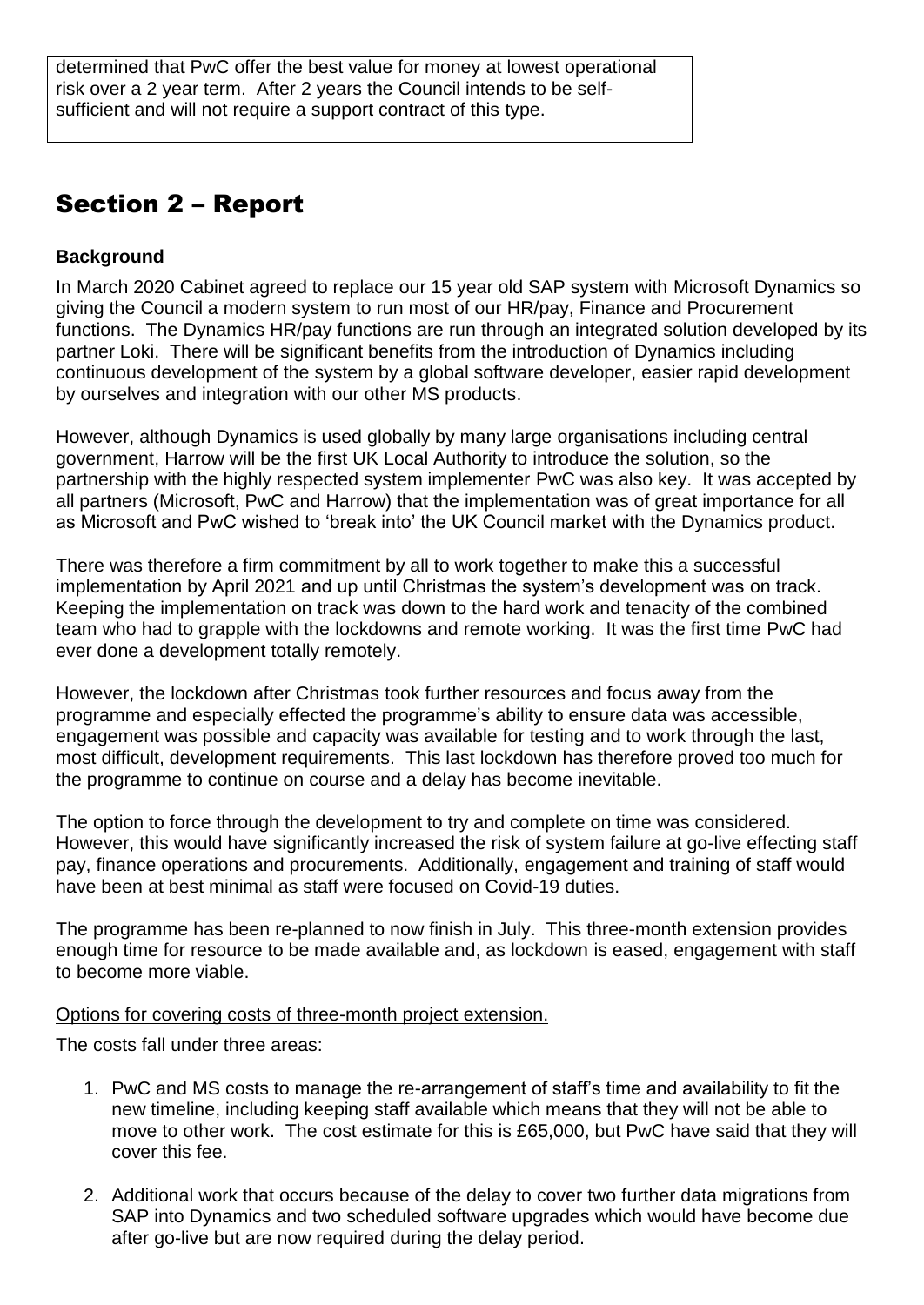3. Maintaining a cadre of staff who will continue to work on the programme. This will be additional resource to that required under the original plan as the work is spread over a longer time.

Three cost options have been considered, as set out below with more detail in Appendix 1.

- 1. Option one (total cost £1.5m) maintains the entire team for the three-month period of the delay. This option reduces the implementation risks to a minimum, but the high cost is not considered to add sufficient relative value and sufficient risk reduction is achieved through option 2.
- 2. Option two, (total cost £850k) which is recommended, provides a balance of cost, and risk mitigation by ensuring key staff are retained and we have the essential continuity. PwC and Microsoft have both agreed to pay for some of the costs in this option as outlined below.
- 3. Option three (total cost £723k) provides the minimal resource needs to only take the essential extra work. However, we will then loose key staff and continuity. This will place the programme at high risk and is therefore not recommended.

#### Options for ongoing support and development

Harrow is in the early stages of establishing an in-house Dynamics support and development function as part of the new IT service, but it will take time to retrain and recruit staff with sufficient technical and functional skills.

In the meantime, a third-party support and development partner is needed to undertake the following:

- Fix incidents (faults) or problems raised with the Dynamics Application, as part of the Council's wider IT support service.
- Apply regular updates to the software so it is maintained at a recent, supported version.
- Deal with requests raised for changes/enhancements to the system.
- Undertake major projects and programmes involving Dynamics, subject to capacity and leveraging capital funding where appropriate.
- Undertake a transfer of skills to the Harrow Finance, HR and IT teams

Three potential providers have been considered as set out in detail in Appendix 2. The most costeffective option is offered by PwC who can leverage their off-shore capability to offer a support and development service to Harrow for a period of 2 years. PwC, as our Dynamics implementation partner also have an advantage that they know the system and its Harrow configuration. PwC have also agreed to reduce this fee by £100k as part of the deferred go-live commercial agreement.

#### **Data Protection Implications**

There are no new data protection implications arising because of this delay.

The Council's Data Protection Officer is involved in the project and the data protection impact assessment has been completed.

#### **Ward Councillors' comments**

Not applicable

## **Risk Management Implications**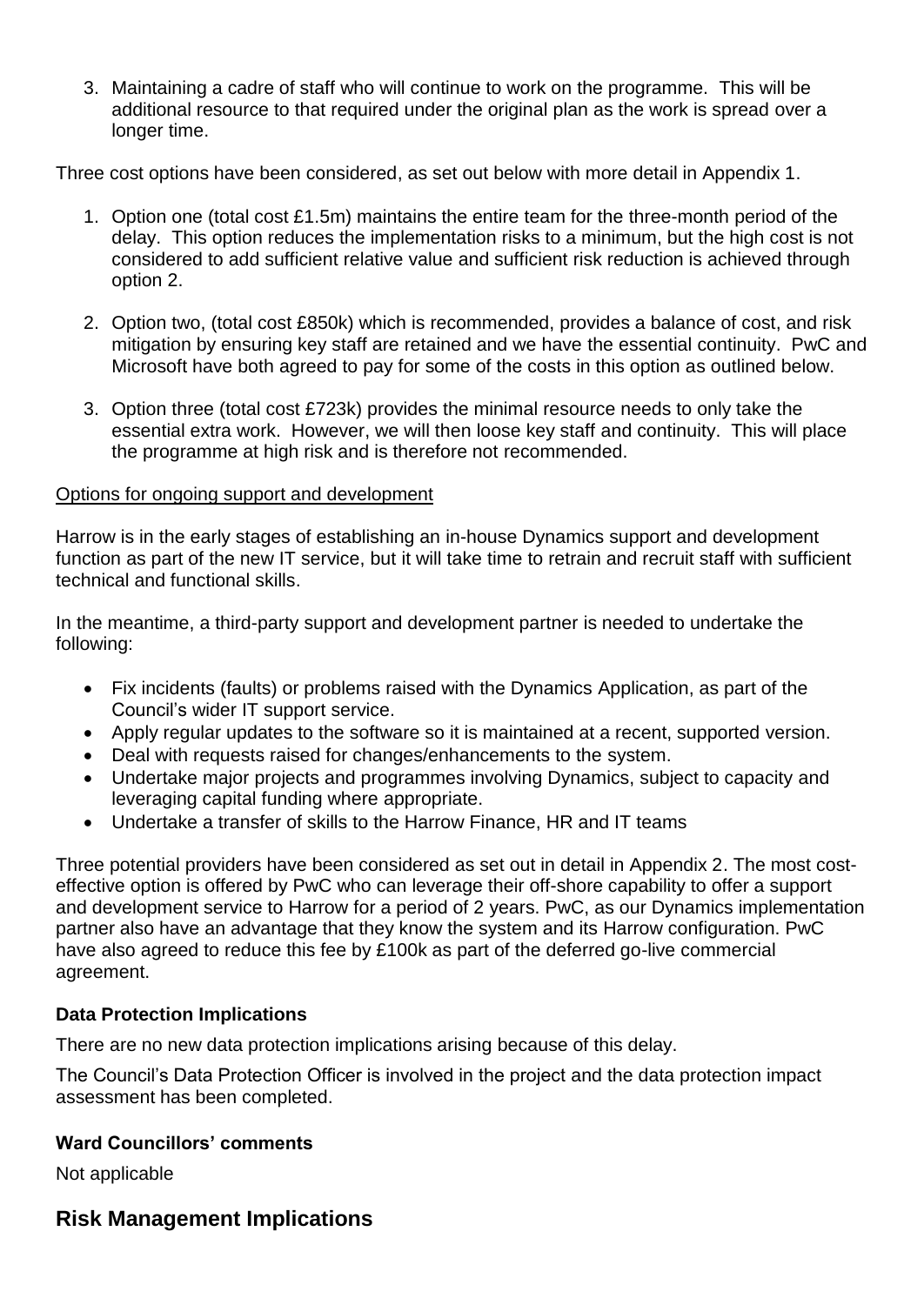Risks included on corporate or directorate risk register? **Yes - Directorate** Risk Register.

Separate risk register in place? **Yes** - there is a risk register for the Project.

The relevant risks contained in the register are attached/summarised below: N/A as this report relates to the delay and the risks in the Register relate to the whole project.

The following key risks should be considered when agreeing the recommendations in this report:

| <b>Risk Description</b>                                                                                                                           | <b>Mitigations</b>                                                                                                                                                                                                                                                                                                                                                                                                                                                                                      | <b>RAG</b><br><b>Status</b> |
|---------------------------------------------------------------------------------------------------------------------------------------------------|---------------------------------------------------------------------------------------------------------------------------------------------------------------------------------------------------------------------------------------------------------------------------------------------------------------------------------------------------------------------------------------------------------------------------------------------------------------------------------------------------------|-----------------------------|
| <b>Resurgence of Covid-19</b><br>taking resource and focus<br>away from the programme.                                                            | Given the current progress in tackling<br>Covid-19 and the successful<br>vaccination programme this is felt<br>unlikely. However, this is not within the<br>control of the Council.                                                                                                                                                                                                                                                                                                                     | G                           |
| Data migration and testing<br>uncovering issues with the<br>development which could<br>cause further delay.                                       | Work actively with all partners to<br>validate and reconcile data.<br>Review test progress daily and<br>escalate as necessary.                                                                                                                                                                                                                                                                                                                                                                          | A                           |
| Programme staff leaving<br>reducing continuity and<br>losing knowledge from the<br>team.                                                          | Partners have committed to retaining<br>existing subject matter experts and<br>development resources through to go-<br>live. Council team also committed.                                                                                                                                                                                                                                                                                                                                               | G                           |
| The main risk resulting<br>from choosing option 2<br>over option 3 is the<br>reduced Project<br>Management and<br>governance support from<br>PWC. | All other partners such as LOKI (payroll<br>implementer) and Edenhouse are<br>providing the same level of support in<br>all options. Also, the Council's internal<br>resources are maintained at a<br>consistent level, and it is therefore felt<br>that this mitigates the risk from the<br>reduced management and governance<br>support from PWC. Also, all<br>governance boards and meetings have<br>been maintained with internal<br>governance increased as we approach<br>the end of the project. |                             |

#### **Procurement Implications**

The contract with PWC for the ERP implementation was compliantly awarded through the G-Cloud Framework and commenced in February 2020 and comes to an end at the end of May 2021. There is provision within the contract to extend for up to two years. To that end we have the ability to compliantly extend our relationship with PWC for the period set out in the recommendations of this report. This will enable us to extend for the additional few months required as a result of the delay to the 'go live' date as well as for the period of post implementation support required from PWC as set out in the recommendations and body of this report.

There will also be a requirement to extend our current contractual arrangements with Loki and Eden house because of the delay in the 'go live' date which will also be done in compliance with procurement regulations.

## **Legal Implications**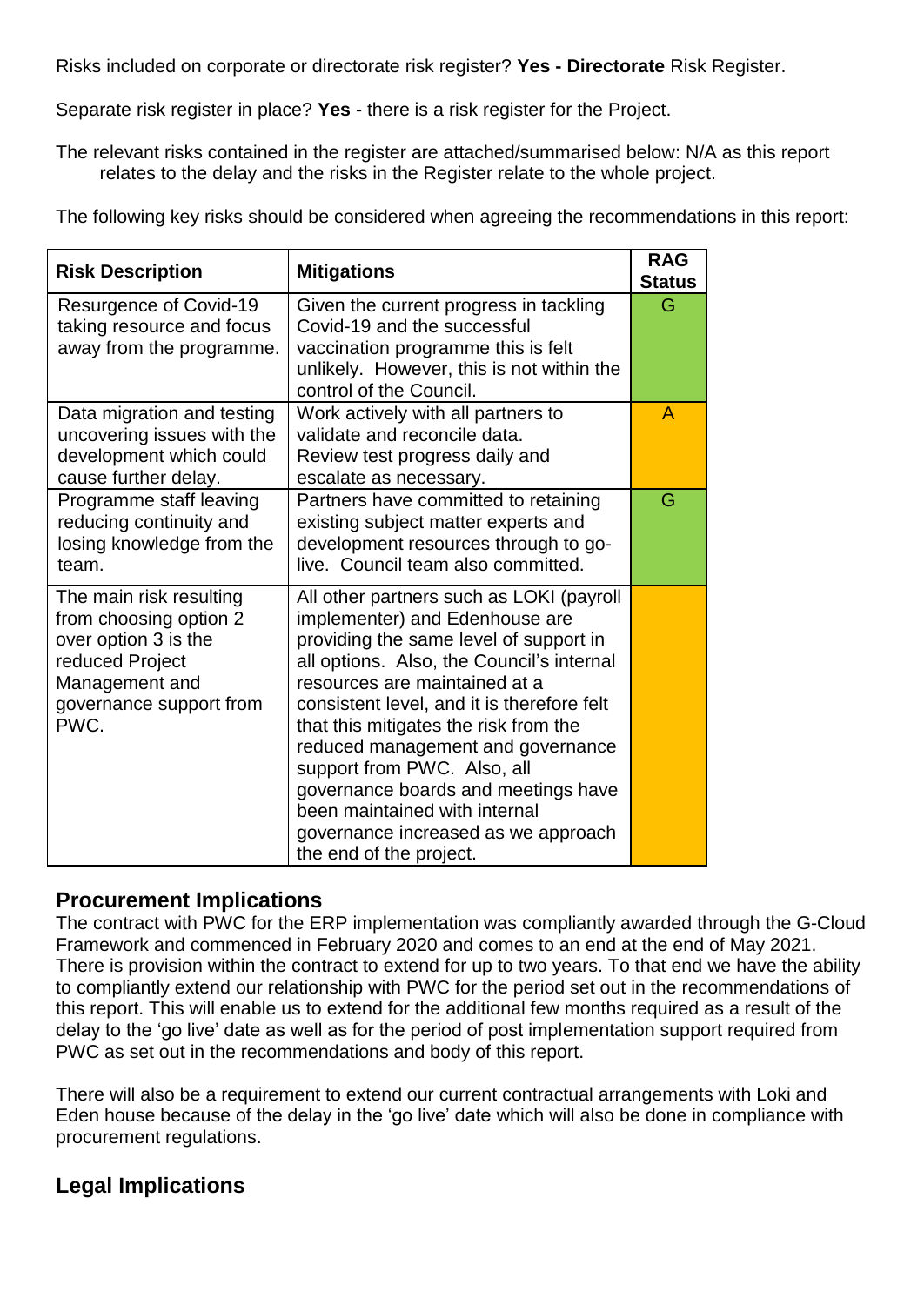The contract with PWC for the ERP implementation was compliantly awarded through the G-Cloud Framework and commenced in February 2020 and comes to an end at the end of May 2021 or on the date on which the Deliverables under the Contract have been delivered in accordance with the terms and conditions of the Contract.

The Contract can be extended by the Council for up to 2 years on 4 weeks written notice to PwC before its expiry.

The Contract can therefore be extended under Regulation 72 (1) (a) of the Public Contracts Regulations 2015 (PCR) as the Contract contains a clear and express extension option.

The Contract can also be varied to include the post implementation support and development services under Regulation 72 (1) (b) (ii) of the PCR because the post implementation support and development services are additional services that have become necessary and were not included in the initial procurement, there are economic reasons to vary the Contract to include those services, a change of contractor would cause significant inconvenience and substantial duplication of costs for the Council, and the increase in the Contract price does not exceed 50% of the value of the original Contract.

Under Regulations 72(3) and (4) of the PCR the Council must submit a modification notice to Find a Tender Service.

The Contract extension and variation will need to be fully agreed and documented in a legal deed of variation to the Contract.

## **Financial Implications**

The original capital budget for the Dynamics project is £6.150m as agreed by cabinet in March 2020. The additional £850k required as a result of the delay will take the total cost to £7.0m. Capital schemes cannot be added to the Capital Programme in year unless they are funded by grant or other external funding, in other words they need to be self-funding and not require any additional borrowing and therefore should be at no additional cost to the Council.

The additional £850k for the project extension will be funded as follows:

- £85k from a virement from the ICT Capital Programme as a result of a known underspend in the IT Capital budget.
- The remaining £765k will be funded by virements from other capital schemes that have underspent in 2020/21.

The funding for support and development over 23 months (July 2021 to May 2023) will be funded by a £100k cost-reduction offered by PwC, and from the current IT revenue budget and the phase 2 Dynamics 365 Capital budget in 2021/22 which will fund the development element of the support contract set out in Appendix 2.

## **Equalities implications / Public Sector Equality Duty**

There are no Equality implications to this decision as follows.

- You are developing a new policy, strategy, or service No
- You are making changes that will affect front-line services No
- You are reducing budgets, which may affect front-line services No
- You are changing the way services are funded and this may impact the quality of the service and who can access it - No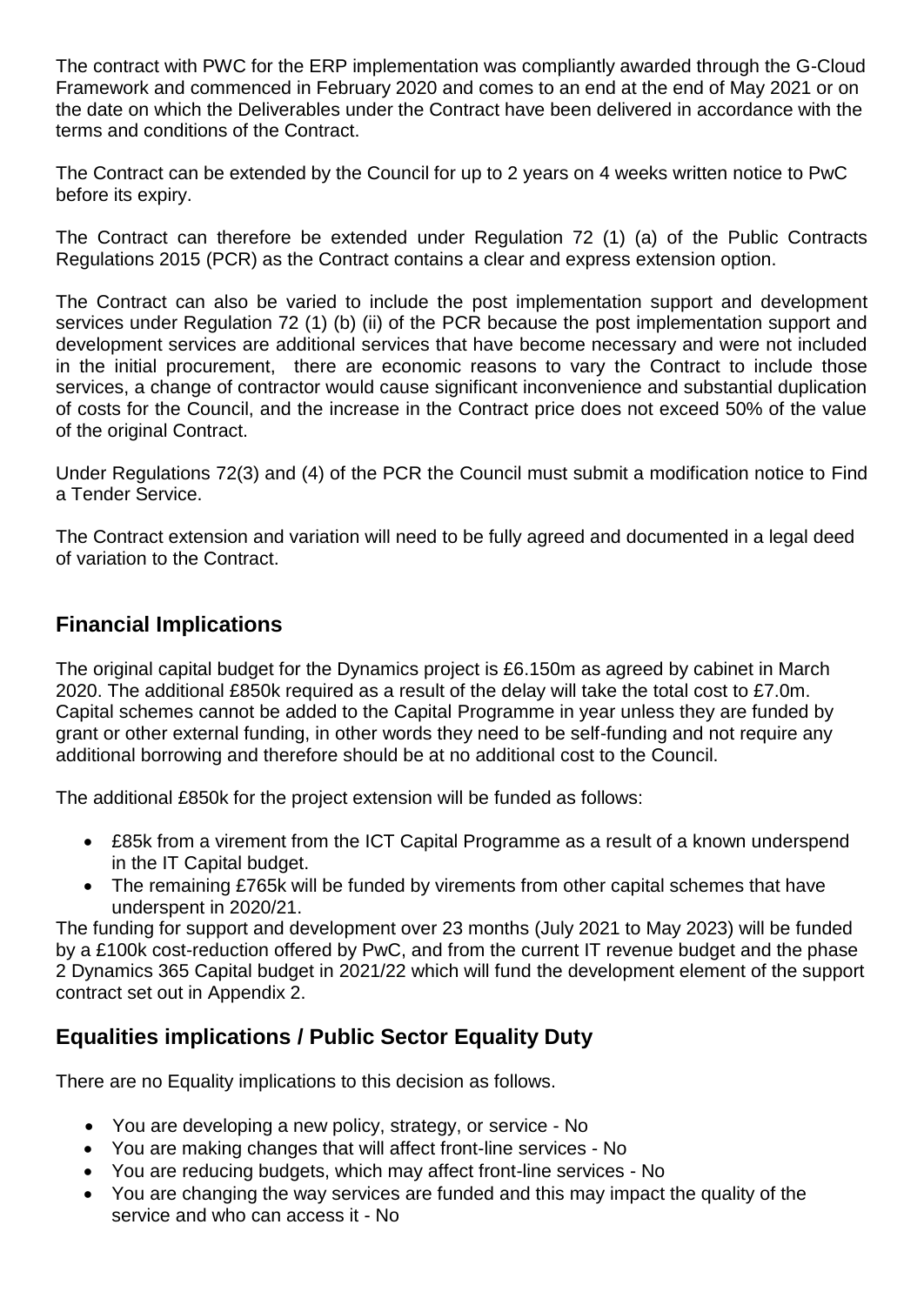- You are making a decision that could have a different impact on different groups of people No
- You are making staff redundant or changing their roles No

## **Council Priorities**

The Council's vision:

#### **Working Together to Make a Difference for Harrow**

The proposal meets the Council priorities and the Harrow ambition plan in terms of 'Be More Business Like and Business Friendly' by implementing a new and improved cloud bases system which meets all our statutory, legislative requirements and business needs.

# Section 3 - Statutory Officer Clearance

**Statutory Officer: Sharon Daniels** Signed on behalf of the Chief Financial Officer **Date: 20/04/21**

**Statutory Officer: Stephen Dorrian** Signed on behalf of the Monitoring Officer **Date: 21/04/21**

### **Chief Officer: Charlie Stewart**

Signed by the Corporate Director **Date: 20/04/21**

#### **Head of Procurement: Nimesh Mehta**

Signed by the Head of Procurement **Date: 20/04/21**

## **Head of Internal Audit: Susan Dixson**

Signed by the Head of Internal Audit **Date: 21/04/21**

### **Mandatory Checks**

*Ward Councillors notified: NO, as it impacts on all Wards*

*EqIA carried out: NO - there are no equality implications identified as per the EQIA section of the report.*